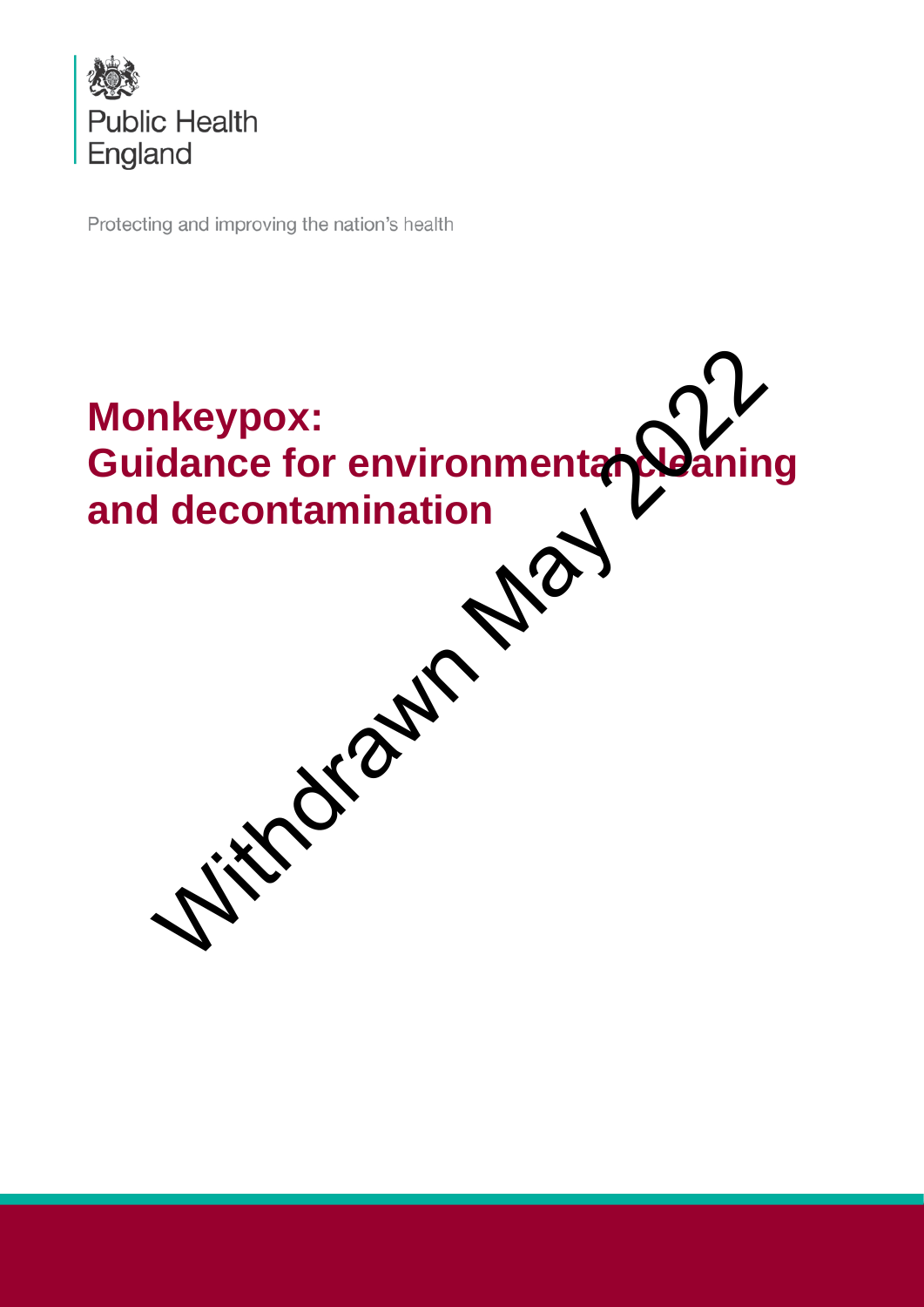# About Public Health England

Public Health England exists to protect and improve the nation's health and wellbeing, and reduce health inequalities. We do this through world-leading science, knowledge and intelligence, advocacy, partnerships and the delivery of specialist public health services. We are an executive agency of the Department of Health and Social Care, and a distinct delivery organisation with operational autonomy. We provide government, local government, the NHS, Parliament, industry and the public with evidenceprofessional, scientific and delivery expertise and support.

Public Health England Wellington House 133-155 Waterloo Road London SE1 8UG Tel: 020 7654 8000 [www.gov.uk/phe](http://www.gov.uk/phe)  Twitter: @PHE\_uk Facebook: www.facebook.com/PublicHealthEngl mment, the NHS, Parliament, industry and the public with evidence<br>all, scientific and delivery expertise and support.<br>
alth England<br>
House<br>
Vaterloo Road<br>
Where www.facebook.com/PublicHear and Support<br>
Where we wise the Co

Further information on monkeypox is available on the PHE webpage https://www.gov.uk/guidance/mon

© Crown copyrig You may re-use this information (excluding logos) free of charge in any format or medium, under the terms of the Open Government Licence v3.0. To view this licence, visit [OGL.](https://www.nationalarchives.gov.uk/doc/open-government-licence/version/3/) Where we have identified any third party copyright information you will need to obtain permission from the copyright holders concerned.

Published (v4) October 2018 PHE publications **PHE** supports the UN



gateway number: 2018440 Sustainable Development Goals

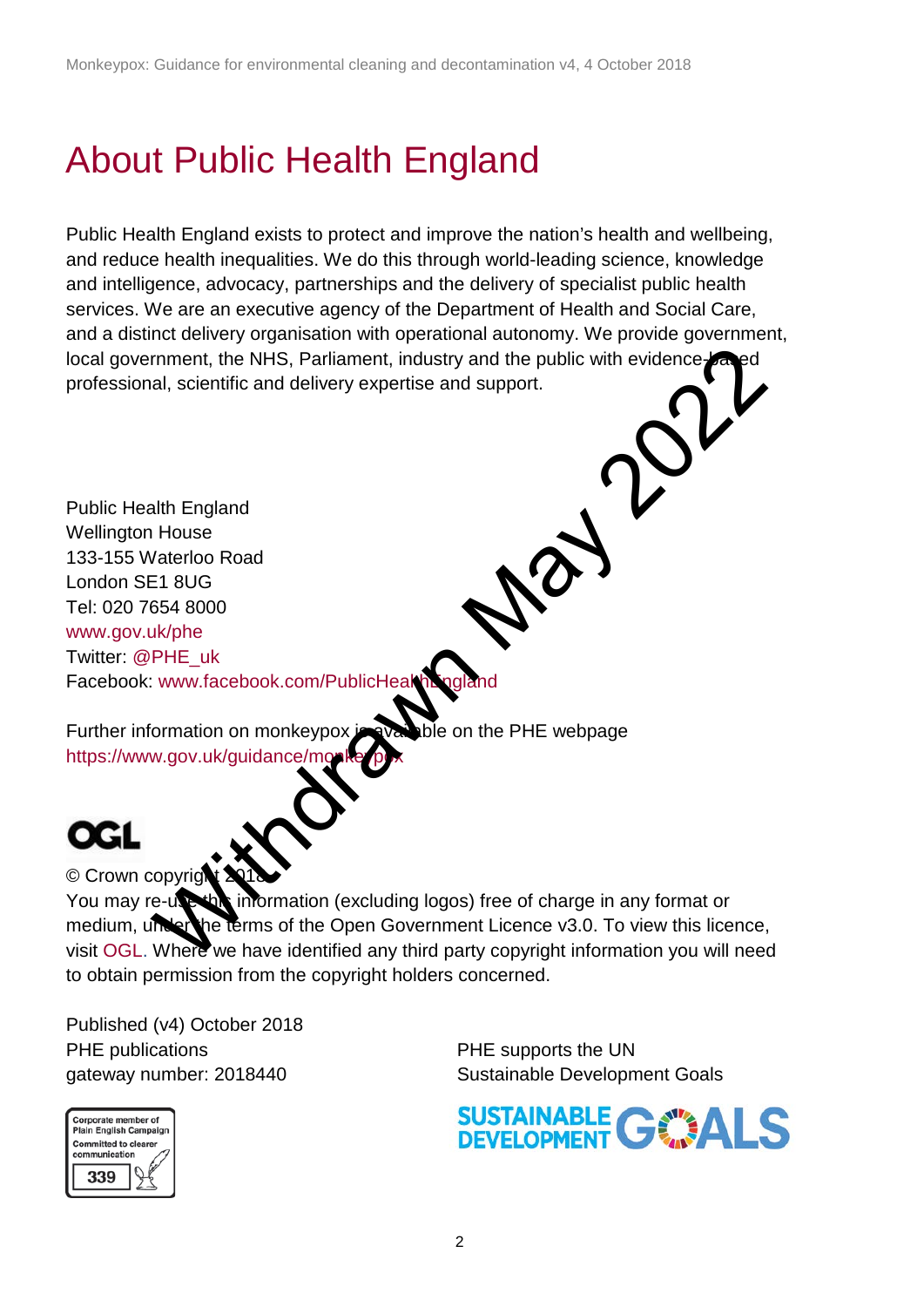This document outlines guidance for the measures to take to clean and decontaminate healthcare and domestic settings that have been potentially contaminated by a confirmed case of [monkeypox.](https://www.gov.uk/guidance/monkeypox)

#### **Background**

Monkeypox is a rare disease that is caused by infection with monkeypox virus and does not spread easily between people. Spread of monkeypox may occur when a person comes into close contact with an animal, human, or materials contaminated with the virus. The virus enters the body through broken skin (even if not visible), the respeatory tract, or the mucous membranes (eyes, nose, or mouth). Person-to-person sp very uncommon, but may occur through: order when an animal, numan, or materials contaminated with the virtus enters the body through incidents wish (even if not visible), the respective murcous membranes (eyes, nose, or mouth). Person-to-perso steps and the mu

- contact with clothing or linens (such as bedding or towels) used by an intected person
- direct contact with monkeypox skin lesions or scabs
- large droplet respiratory spread from prolonged close contact with an individual with a monkeypox rash

The environmental risk is greatest from clothing and line insured by an infected person, for example in bedrooms and bathrooms.

#### 1. Healthcare settings

#### Decontamination of a rod

Individuals cleaning or decontaminating rooms that a patient with monkeypox has spent significant time in should wear appropriate personal protective equipment (PPE) to avoid direct contact with contaminated material during the process.

### The PPE re

- a disposable gown
- disposable gloves
- disposable shoe covers
- respiratory protection (FFP3 respirator)
- eye protection

Contaminated clothing and linens should be collected and bagged before the room is cleaned. These clothing or linen items should not be shaken or handled in a manner that may disperse infectious particles. Items of potentially infected clothing or linen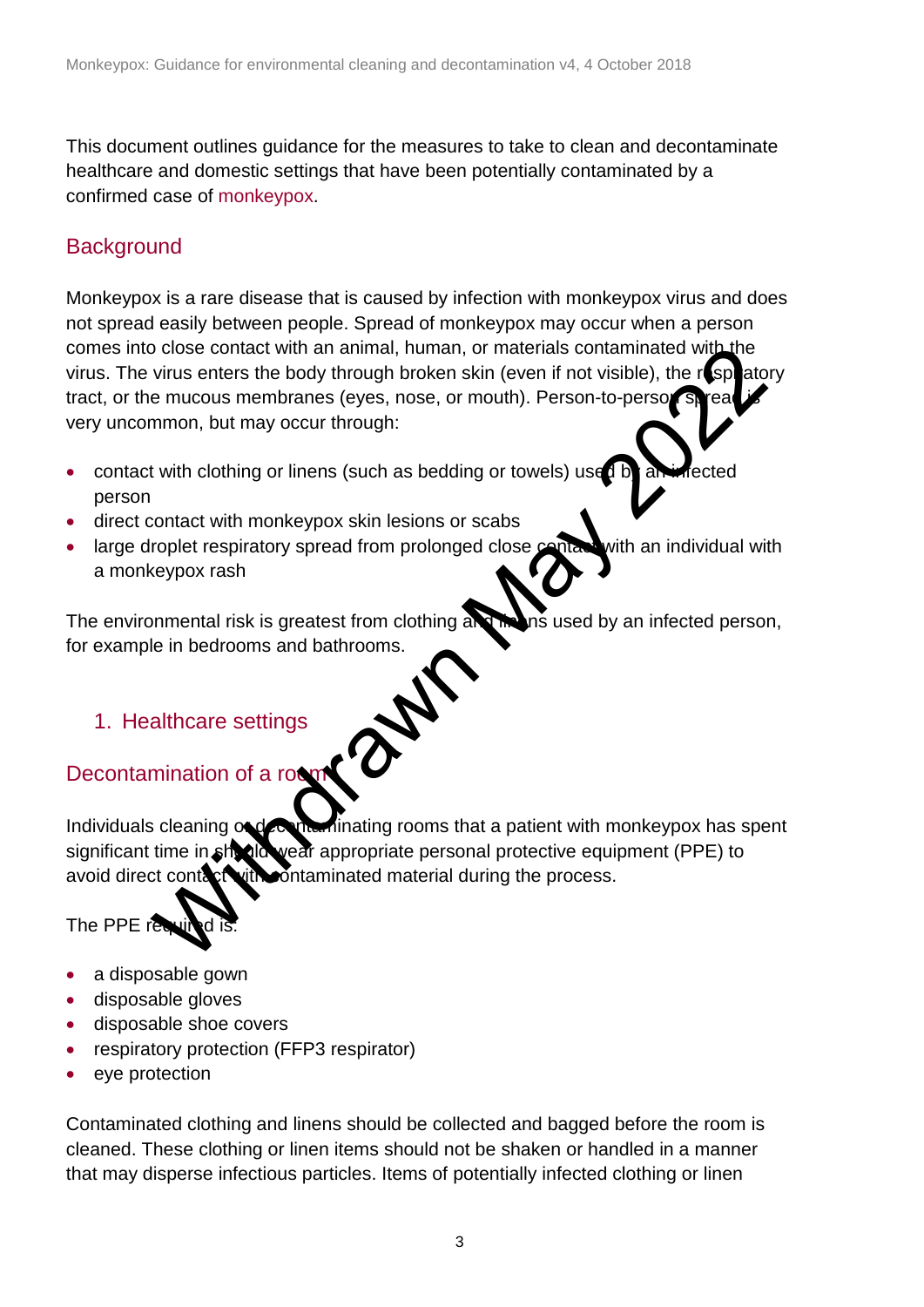should be placed in a water soluble (alginate) bag, sealed or tied and placed inside an impermeable bag for transport to the laundry facility.

After contaminated clothing and linens have been removed, the rooms can be cleaned and disinfected as per standard terminal cleaning of an isolation room. The monkeypox virus will be destroyed through the use of hospital detergents followed by disinfection with 1000ppm available chlorine (sodium hypochlorite). As an alternative, 5000ppm available chlorine may be used on its own. The user should decide which is appropriate for the surface. Pay particular attention to frequently touched surfaces such as tables, door handles, toilet flush handles and taps. Primary care settings that do not have a terminal clean protocol should seek local infection prevention and control  $\overline{\overline{a}}$ 

The protective cover over mattresses can be cleaned by wiping with detergent solution, removing excess fluid and then wiping with 1000ppm available chorine and allowed to air dry. As an alternative, 5000ppm available chlorine may be used on its own, however the user should check what concentration is suitable for the item to be decontaminated. If there is a chlorine residue, this should then be wiped off with clean water. A damaged protective cover should be replaced and the old cover should be incinerated. If the mattress itself is soiled, it should be double wrapped and sealed, and sent for incineration. *Note: Mattresses are too large for most incinerators, so arrangements should be made with the waste disposal company to saw the mattress into sections in a defined and cleanable space, by individuals in full PPE with FFP3 masks. Specialist support for this is available from the Biosafety group at PHE Porton, contact via the Rare and Imported Pathogens Laboratory (RIPL) 24 hour line on 07789 031672 who will notify the team*. Here. Pay particular attention to the determination of the state of the state of the state of the state of the state of the state of the state of the state of the state of the state of the state of the state of the state o

Carpets and soft furnishings should be steam cleaned.

PPE worn when removing clothing and linens should be disposed of in a manner consistent with the Waste guidance below.

## Cleaning of common areas

For those rooms where the case may have spent limited time, appropriate PPE for cleaning includes a surgical face mask, visor or goggles, disposable gloves and apron to protect the individual from potential splashes from the detergent and sodium hypochlorite used.

Cleaning should include the use of hospital detergents followed by disinfection with 1000ppm available chlorine. As an alternative, 5000ppm available chlorine may be used on its own. The user should decide which is appropriate for the surface. Pay particular attention to frequently touched surfaces such as tables, door handles, toilet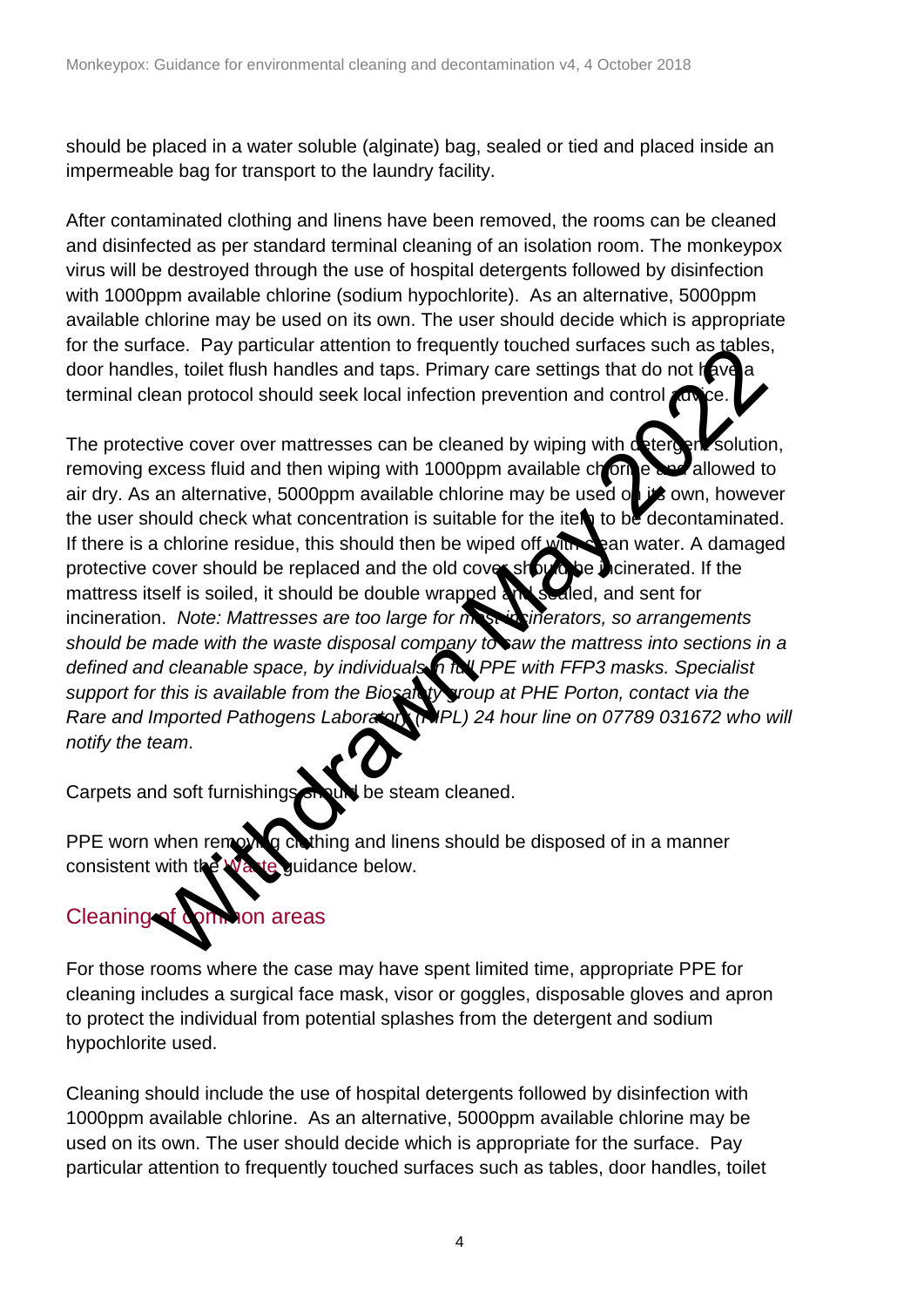flush handles and taps. Carpets and soft furnishings should be steam cleaned, where possible.

All PPE and disposable materials should be disposed of in a manner consistent with the [Waste](#page-4-0) guidance below.

#### **Laundry**

After removing clothing and linens from the rooms as described above, they must be washed in a standard washing machine with hot water (over  $60^{\circ}$  C) and deter en bleach may also be added but is not necessary.

#### <span id="page-4-0"></span>**Waste**

Any waste generated from a known or high risk monkeypox patient stated be dealt with as Category A waste. Details of how to deal with category A was te should be found in the Trust's Viral Haemorrhagic Fever plan. Alternatively, which an be sought from the local waste contractor, a Dangerous Goods Safety Aniser or in Health Technical Memorandum 07:01 'Safe Management of Healthcare

#### 2. Domestic settings



The PPE required for cheming of a domestic setting is:

- a disposable gown
- disposable gloves
- disposable shoe covers
- respiratory protection (FFP3 respirator)
- eye protection

Cleaning of domestic settings should be carried out in the following order.

Contaminated clothing and linens should be collected first before the room is cleaned. These clothing or linen items should not be shaken or handled in a manner that may disperse infectious particles.